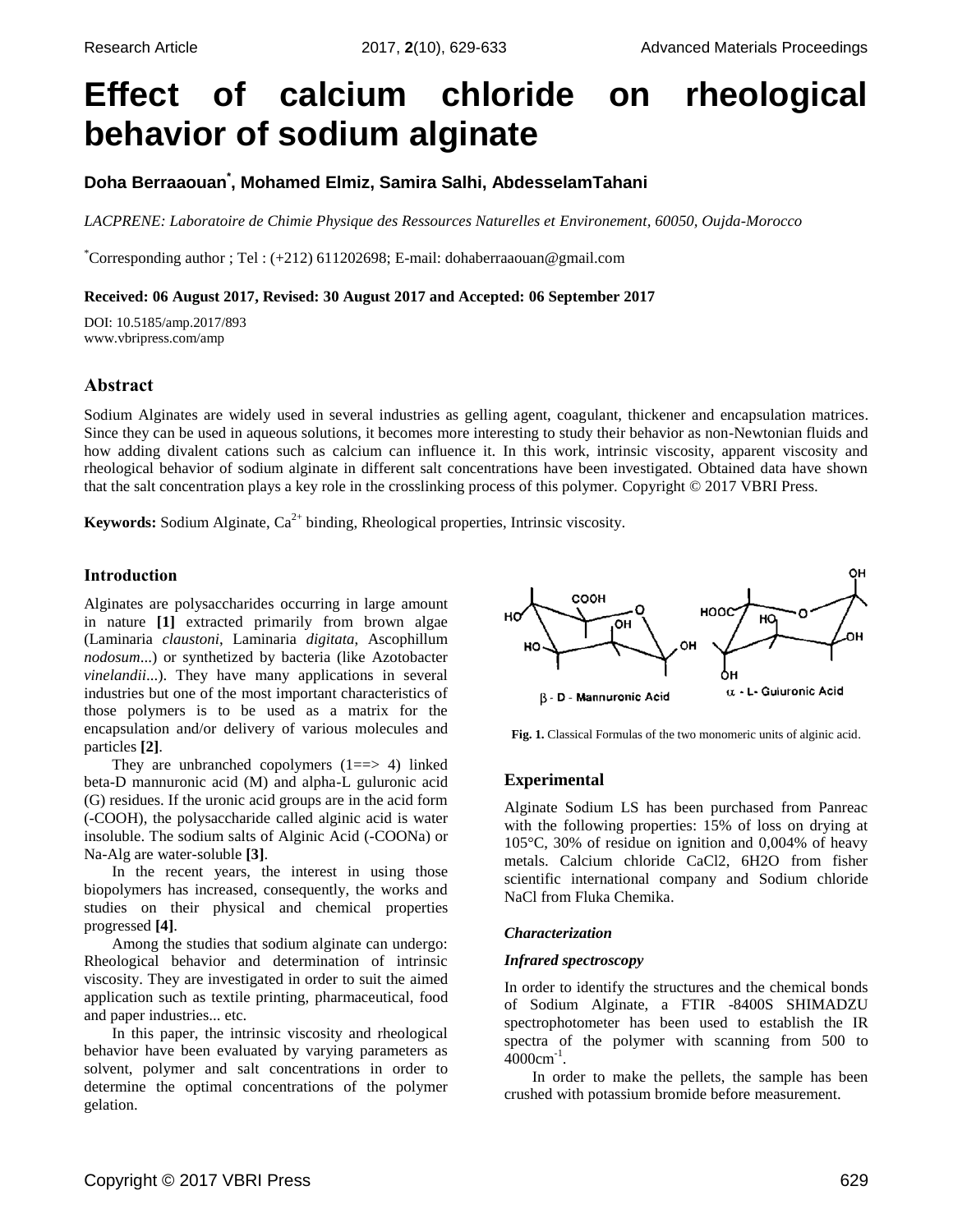#### *TGA*

For the TGA measurement, a SHIMADZU TA-60WS thermal analyzer has been used with an initial sample mass of 12.6mg in an alumina sample holder at heating rate of 20°C/min under a dynamic air.

#### *Intrinsic viscosity*

Intrinsic Viscosity was examined using an Ubbelohde capillary type viscometer from FUNGILAB with a constant equal to 0,40907. The reading of the samples flow has been done using a stopwatch.

#### *Samples preparation*

Sodium Alginate concentration ranged from 0.2g/l to 1g/l and have been dissolved in two different solvents, distillated water and 0.1M NaCl solution at 25°C in the pH solution 5,5. The samples were stirred overnight at 650 rpm, filtered and then measured. The measurement has been done in triplicate and the average has been recorded and used for the calculations.

For each sodium alginate concentration, the following viscosities were determined following the given equations:

> *Relative viscosity: t/t<sup>s</sup> Specific viscosity: t-t<sup>s</sup> /ts Reduced viscosity: specific viscosity/C*

With t= flow time of the sample (s),  $t_s$ = flow time of the solvent (s) and C the polymer concentration (g/ml)*.*

The reduced viscosity was plotted against sodium alginate concentrations. The value of intrinsic viscosity can be calculated by extrapolating the graph of reduced viscosity vs. polymer concentration when the concentration tends to zero.

The average Molecular Weight has been determined using the following equation:  $\eta = KM^a{}_{w}$ .

Where  $\eta$  is the intrinsic viscosity in ml/g,  $M_w$ = the average molecular weight in Da, K and *a* are constants of Mark-Houwink.

#### *Viscosity and rheological measurements*

Viscosity and rheological measurements have been carried out using a Brookfield RS-CPS+ Rheometer plateplate model, assisted by Rheo 3000 software, at 10g/l of sodium alginate and different calcium chloride concentrations for 1200s, a shear stress between 19 and 140 Pa in isothermally shear mode at 20°C. The samples were carefully poured into the surface of the lower plate; the upper plate was lowered until it reached a 0,045 mm gap distance.

#### **Results and discussion**

#### *Characterization*

#### *Infrared spectroscopy*

The obtained IR spectrum for the Na-Alg was done in the range of 500-4000  $cm^{-1}$ . The Fig. 2 shows the result. The spectra of this polymer presented a strong peak at 1050 cm-1 due to the bending vibrations of OH. The two

strong peaks that appear at 1420 and 1619 cm-1 are the results of symmetrical and asymmetrical –COOstretching vibrations of the free carboxyl observed by Huang **[\[5\]](#page-4-4)**. At 2900 cm-1, there is a peak corresponding to the C-H stretching and a peak at 3450 due to the hydroxyl group stretching **[\[6\]](#page-4-5)**



**Fig. 2**. Infrared spectrum of Sodium Alginate.

#### *TGA*

The TGA curve pathway presented in **Fig. 3** reveals that under heating, the polymer shows a dehydration (water loss) process between 26°C and 229°C with a weight loss of 18.25%. Then the degradation to NA2CO3 and the fast decomposition of carbonized material from 408°C occurs. The total mass loss was equal to 77.58%. According to Newkirk  $[7]$ ; the Na<sub>2</sub>CO<sub>3</sub> degradation depends on the sample holder and the atmosphere used. In this work such decomposition appeared above 400°C approximately in agreement with Belalia **[\[8\]](#page-4-7)**.

A vigorous liberation of CO2 was observed while a dark insoluble residue remained in the sample holder at the end of the decomposition. Oppositely, Soares **[\[9\]](#page-4-8)** found that the decomposition appeared above 800 °C in agreement with the findings of those author using Pt crucible and N2 atmosphere. The difference in results is probably due to a different origin of the polymer, the nature of the sample holder, the heating rate and the atmosphere of the manipulation.



**Fig. 3:** TGA spectrum of Sodium Alginate.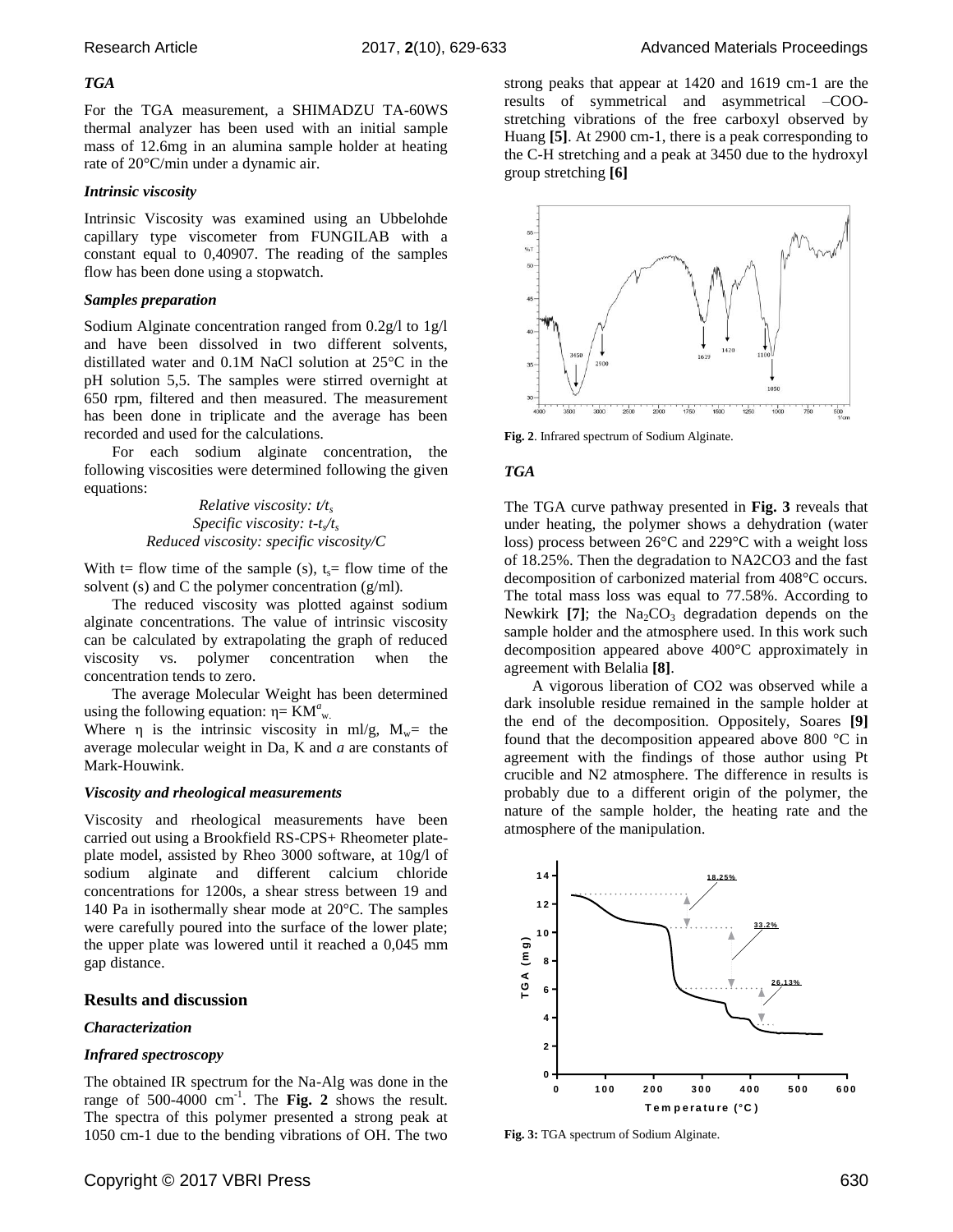#### *Intrinsic viscosity*

Intrinsic viscosity is a characteristic property of a single macromolecule in a given solvent and is a measure of the hydrodynamic volume occupied by the polymer itself, it depends primarily on molecular weight, solvent quality and chain rigidity**[\[10\]](#page-4-9)**

The Intrinsic Viscosity is related to the average molecular weight via the well known Mark-Houwink equation:  $η = K\overline{M}^a_{w}$ 

By using Donan and rose's results **[\[11\]](#page-4-10)**, intrinsic viscosity has been estimated by extrapolating the plot of the reduced viscosity VS concentrations of sodium alginate when the concentration tends to zero **(Fig. 4 and 5).**

The **Table 1** shows the values of intrinsic viscosity, the average molecular weight and the Mark Houwink constants that were obtained from the literature **[\[12\]](#page-4-11)**.

## *NaCl*



**Fig. 4**. Determination of intrinsic viscosity of sodium alginate in 0.1M NaCl

#### *Distillated water*



**Fig. 5.** Determination of intrinsic viscosity of sodium alginate in distillated water.

**Table 1**. Values of intrinsic viscosity, average molecular weight and Mark Houwink constants of aqueous alginate solutions.

| Solvent            | <i>Intrinsic</i><br>Viscosity $(ml/g)$ | Mark-Houwnink<br>Coefficients |     | Molecular<br>Weight (Da) |
|--------------------|----------------------------------------|-------------------------------|-----|--------------------------|
|                    |                                        | $K$ (ml/g)                    | a   |                          |
| <i>Distillated</i> | 5389                                   |                               |     | 338925.7496              |
| Water              |                                        |                               |     |                          |
| NaCl               | 1030                                   | 0.0501                        | 0.9 | 54898.4255               |
|                    |                                        |                               | 10  |                          |

#### *Viscosity and rheological measurements*

*Viscosity measurements*



**Fig. 6**. Viscosity curve of sodium alginate at diffèrent calcium chloride concentrations.

The viscosity behavior of sodium alginate in various salt concentrations shows that the adding of the divalent cation has increased the viscosity comparing to the saltfree solution. The curve pathway shows that the viscosity passes through a maximum and decreases in higher salt concentrations were a flocculation and total separation between the gel and the aqueous phase appears. According to Bourgoin **[\[12\]](#page-4-11)**, in high calcium concentrations; interanionic bonds are established and a labile tridimensional structure is formed and become more stable in greater salt concentrations. Haug*[, et al.](#page-4-12)* **[13]** have found the same results for different salt that was explained by a loose gel structure occupying the total volume of the mixture. Further addition of calcium leads to a decrease in the gel volume and measurements become irreproducible as the mixture becomes heterogeneous. [Smidsrød](#page-4-13)*, et al.* **[14]** have also worked on the effect of calcium chloride on the alginate solutions viscosity and have shown that the sodium, which in our case is already present in the polymer, is found to have two oppositely direct effects:

1-Displacing the ion exchange equilibrium in the direction of lower values of calcium

$$
2NaAlg + Ca2+ \gg\gg CaAlg + 2Na+
$$

2-Salting-out effect due to the high ionic strength. Salting out occurs in aqueous solutions of high ionic strength that reduce the molecule's solubility causing certain precipitating

#### *Rheological measurements*

**Fig. 7** shows the apparent viscosity of sodium alginate aqueous dispersions at different calcium chloride concentrations at 20°C. It can be noted that the apparent viscosity depends not only on calcium concentrations but also on shear rate. When the latest increases, apparent viscosity decreases with time.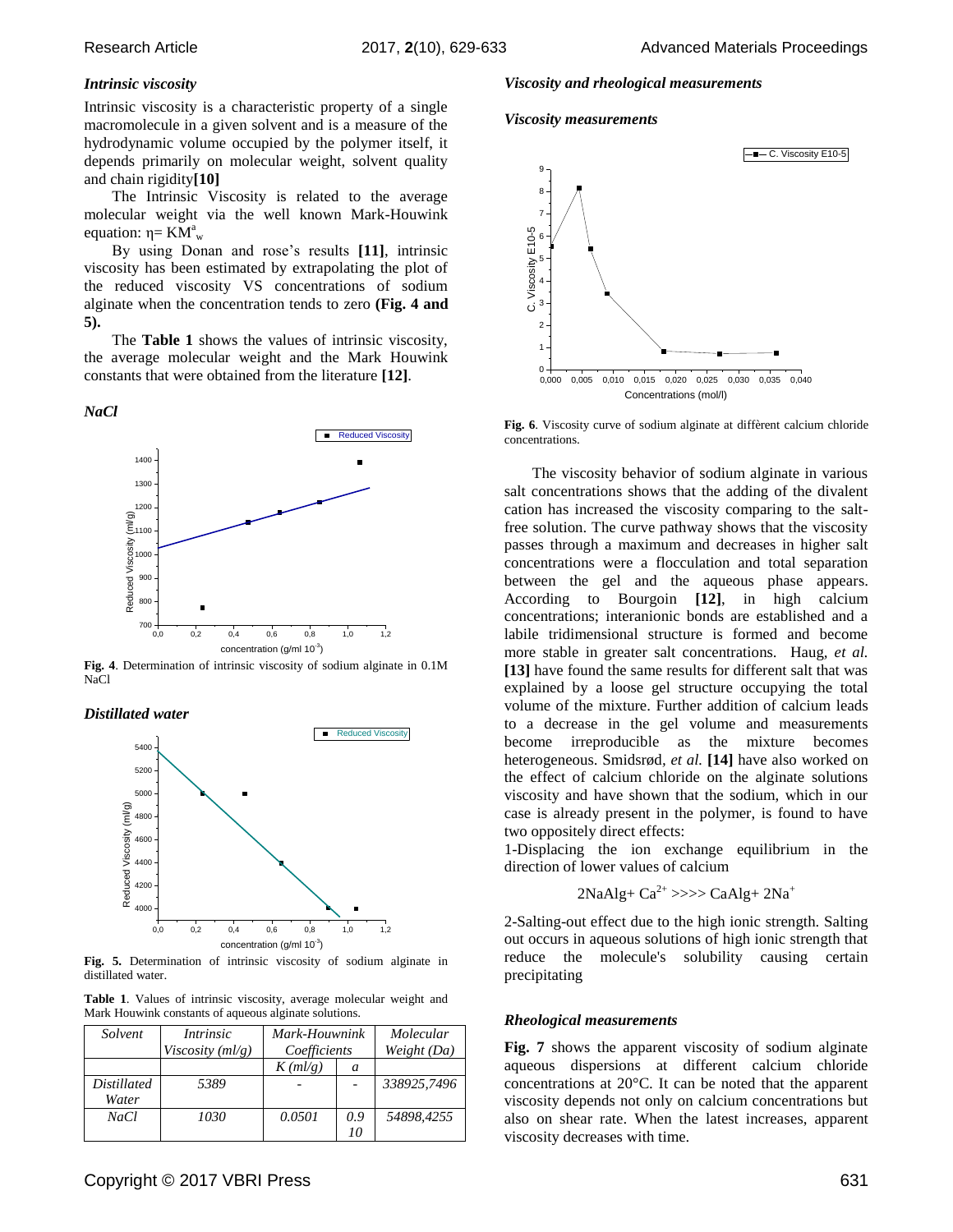The shear stress data were analyzed by fitting the power-law model and its parameters are summarized in Table 2. As shown in **Table 2,** the sodium alginate solutions exhibited the property of pseudoplastic fluid with a flow behavior of *n* less than 1.

For sodium alginate an increase in the salt concentration caused an increase in the pseudo plasticity, which showed a decrease in the flow behavior index **[\[15\]](#page-4-14)**

The experimental results have been described by the mean of the Ostwald- de Waele model  $\tau = k^* \gamma^n$ where  $\tau$  is the shear rate (Pa) and  $\gamma$  is the shear stress

(1/s), k and n are respectively the coefficients of consistency index and flow behavior index, which is equal to 1 for Newtonian fluids **[\[10\]](#page-4-9)**. Both of these coefficients were estimated by using the square methods. In terms of regression coefficients  $\mathbb{R}^2$  determination, the sodium alginate flow curves had a high correlation (for each salt concentration  $\mathbb{R}^2$  was greater than 0.99) to the power-law model and were finely linear which indicated that the power-law model was suitable. These results are in accordance with those described by [Cevoli](#page-4-15)*, et al.* **[16]** using Ostwald-de Waele model.



**Fig. 7.** Apparent Viscosity as function of shear rate at different calcium chloride concentration :

A : exempt salt ; B : 0.0045M ; C : 0.0054M ; D : 0.0063M ; E : 0.0072M

**Table 2**:Influence of Calcium chloride concentrations on rheological parameters.

| Salt          | k       | n      |        |
|---------------|---------|--------|--------|
| Concentration |         |        |        |
| Exempt        | 1.5043  | 0.5577 | 0.9997 |
| 0.05          | 6.7831  | 0.4059 | 0.9995 |
| 0.07          | 7.9076  | 0.3161 | 0.9965 |
| 0.08          | 10.8282 | 0.3329 | 0.9996 |



**Fig. 8.** Influence of calcium chloride concentrations on shear rate as function of shear stress. A : exempt salt ; B : 0.0045M ; C : 0.0054M ; D : 0.0063M ; E : 0.0072M.



**Fig. 9.** Variation of moduli G' as a function of the time at different salt concentrations.

When comparing the evolution of G' and G" for systems at different calcium chloride concentrations, different responses were observed. For the variation of the elastic moduli G' during time, the highest value of the latter was recorded at 0.0054M (**Fig. 9)** of calcium chloride where the polymer exhibits an elastic behavior since G' is higher than G". Therefore, the highest value of viscous moduli G" was registered at 0.0072M (**Fig. 10)** what seems to be a viscous behavior related to a fluid structure. These results can be explained by the facts:

That at optimal concentrations  $(0.0054M)$ ,  $G' > G''$  so the material has some capacity to store energy and behave like an elastic solid but not an ideal one.

That at high calcium concentrations, a flocculation occurs **[\[12\]](#page-4-11)** from 0.018M and G" becomes larger than G' what can be explained by the fact that the majority of the